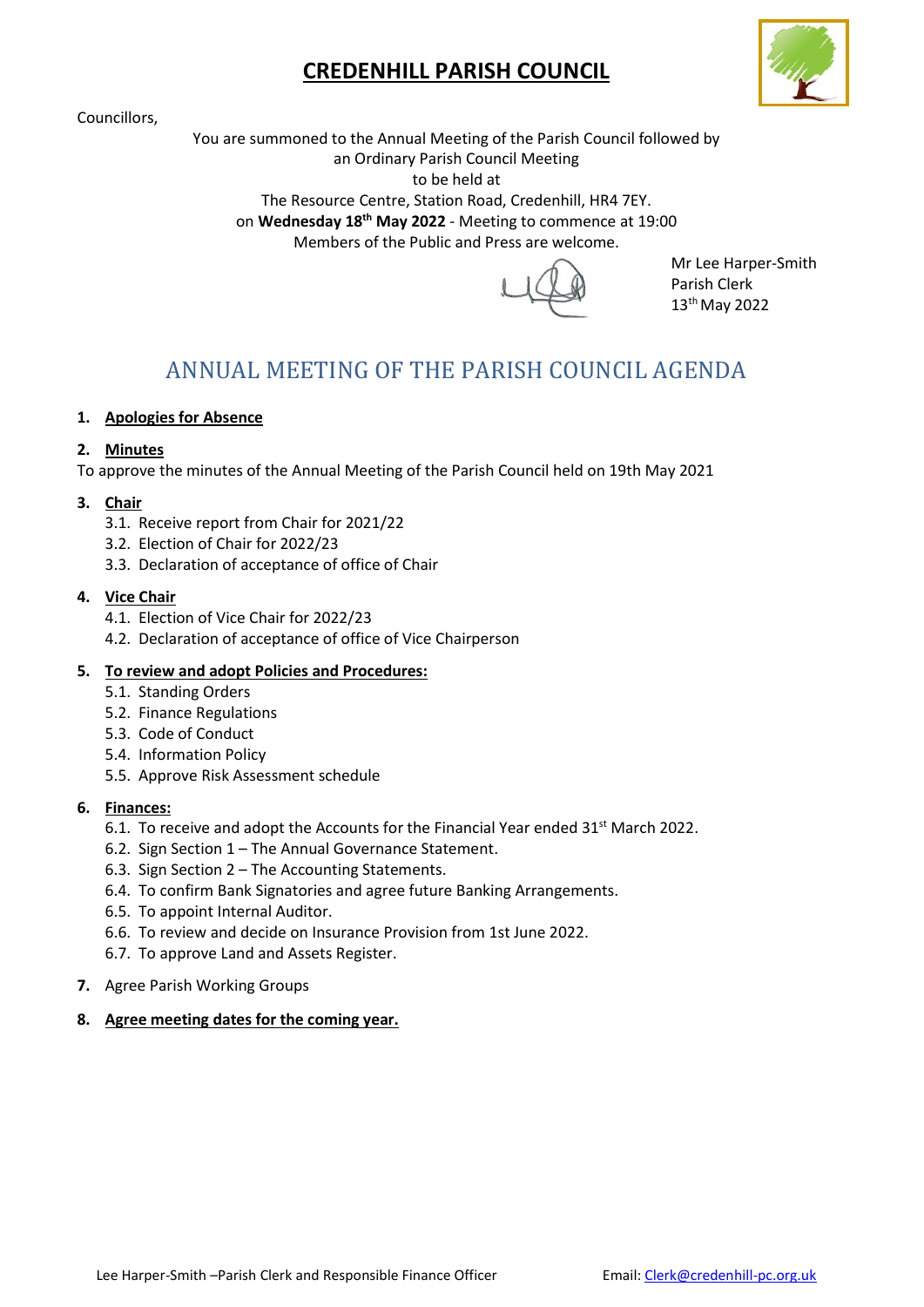# CREDENHILL PARISH COUNCIL



# ORDINARY PARISH COUNCIL MEETING AGENDA

1. Apologies for Absence - To receive and accept apologies for absence.

# 2. Declarations of Interest & Dispensations

- 2.1. To receive any declarations of interest in agenda items from Councillors.
- 2.2. To consider any written applications for dispensation

#### 3. Speakers

Opportunity for visiting speakers to address council and the public in attendance.

3.1. Update from Ward Councillor Bob Matthews.

#### 4. Public Question Time

Opportunity for members of the public to raise issues or ask the Parish Council questions.

#### 5. Minutes

To approve and sign the Minutes as a true record of the Ordinary Parish Council Meeting held on 20<sup>th</sup> April 2022.

#### 6. Financial Reports – Appendix A & B

- 6.1. Confirmation of Bank Balances
- 6.2. Receipts
- 6.3. Invoices for Payment

# 7. Planning

| Reference   | <b>Details</b>                                                                                                                                                             | <b>CPC Status</b>                 | <b>HC Previous</b><br><b>Status</b> | <b>HC New</b><br><b>Status</b> |
|-------------|----------------------------------------------------------------------------------------------------------------------------------------------------------------------------|-----------------------------------|-------------------------------------|--------------------------------|
| P211291/RM  | Land at Orchard House - Reserved<br>matters following Ref P190089/O<br>for residential development<br>comprising 69 no. units, access,<br>landscaping and associated works | Comments<br>Submitted-<br>Mixed   | Comments by<br>09/02/2022           | Determination<br>by 03/03/2022 |
| P214642/AM  | Land at Orchard House - To<br>rationalise the wording of<br>conditions 5 & 27 to be consistent<br>with application P214671/F                                               | No Comment<br>Required            | Comments<br>by 19/01/2022           | Determination<br>by 03/03/2022 |
| P214671/F   | Planning application for off-site<br>surface water connection in<br>relation to application<br>P211291/RM for residential<br>development.                                  | Comments<br>Submitted-<br>Mixed   | Comments<br>by 10/02/2022           | Determination<br>by 03/03/2022 |
| P212941/FH  | 37 Centurion Way - Proposed<br>erection of two storey side<br>extension                                                                                                    | Comments<br>Submitted-<br>Mixed   | Approved<br>with conditions         | Review                         |
| P220005/F   | 23 Teddar Avenue - Erection of a<br>4 bedroom house onto the side of<br>existing house.                                                                                    | Comments<br>Submitted-<br>Object  | Determination<br>by 18/03/2022      | Refused                        |
| P220506/FH  | 10 Glebe Close - Remove existing<br>garage & replace with 2 storey<br>extension.                                                                                           | Comments<br>Submitted-<br>Support | Comments by<br>04/05/2022           | Determination<br>by 12/05/2022 |
| P221193/XA2 | 81 Ecroyd Park - approval of<br>details reserved by conditions 6 &<br>8 of P 203873                                                                                        | <b>New</b>                        | <b>New</b>                          | No Comments<br>Required        |